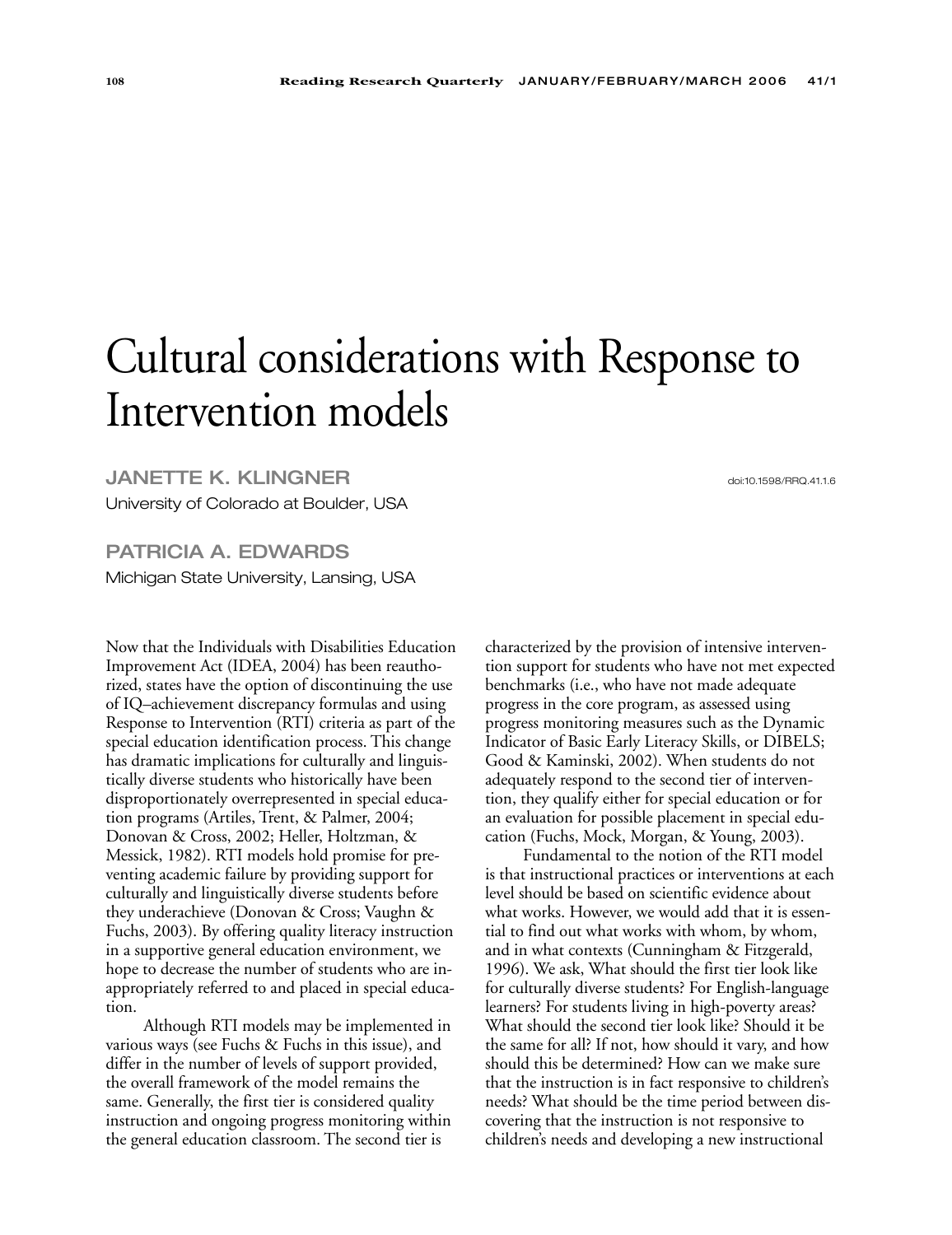plan? Who should monitor what happens in this transition period? These are important questions to consider as we move forward with RTI models.

Our position is that we must ensure that children have received culturally responsive, appropriate, quality instruction that is evidence based, but in order to be deemed appropriate, quality instruction, and evidence based it should be validated with students like those with whom it was applied. As with earlier identification criteria, this model must be based on students having received an adequate opportunity to learn. This concept of adequate opportunity to learn is a fundamental aspect of the definition of learning disabilities as part of its exclusionary clause: When children have not had sufficient opportunity to learn, the determination cannot be made that they have a learning disability.

### **Our perspectives on culturally responsive literacy instruction**

What does it mean to provide culturally responsive literacy instruction? Moje and Hinchman (2004) noted, "*All* practice needs to be culturally responsive in order to be best practice" (italics added, p. 321). We wholeheartedly agree. This view is especially relevant when considering that culture is involved in all learning (Cole, 1998; Rogoff, 2003). Culture is not a static set of characteristics located within individuals but is fluid and complex (Gutierrez & Rogoff, 2003). Thus, culturally responsive teachers make connections with their students as individuals while understanding the socioculturalhistorical contexts that influence their interactions.

Culturally responsive literacy instruction includes the skills deemed necessary for acquiring the ability to read (Delpit, 1995; National Institute of Child Health and Human Development [NICHD], 2000; Reyes, 1992; Snow, 2002) and frequent opportunities to practice reading with a variety of rich materials in meaningful contexts (Pressley, 2001). But it goes beyond these basic components. In conceptualizing culturally responsive literacy instruction, we draw upon Wiley's (1996) framework that includes accommodation, incorporation, and adaptation. These three courses of action are specific ways in which researchers have suggested working with students and families. *Accommodation* requires teachers, supervisors, personnel officers, and gatekeepers to have a better understanding of the communicative styles and literacy practices among their students and to account for these in their instruction (Wiley).

Supporters of accommodation argue that "literacy learning begins in the home, not the school, and that instruction should build on the foundation for literacy learning established in the home" (Au, 1993, p. 35). Several qualitative studies have shown that, even in conditions of extreme poverty, homes can be rich in print and family members can engage in literacy activities of many kinds on a daily basis (Anderson & Stokes, 1984; Heath, 1983; Purcell-Gates, 1996; Taylor & Dorsey-Gaines, 1988; Teale, 1986).

*Incorporation* requires researchers to study community practices that have not been valued previously by schools and incorporate them with the curriculum. It also means surrendering a privileged position and acknowledging that much can be learned from other ethnic groups (Wiley, 1996). Incorporation has been well supported in the research community. Promoters of this perspective emphasize that "teachers and parents need to understand the way each defines, values, and uses literacy as part of cultural practices. Such mutual understanding offers the potential for schooling to be adjusted to meet the needs of families" (Cairney, 1997, p. 70). Advocates stress that "as educators we must not assume that we can only teach the families how to do school, but that we can learn valuable lessons by coming to know the families, and by taking the time to establish the social relationships necessary to create personal links between households and classrooms" (Moll, 1999, p. xiii). It is important to build on communities' "funds of knowledge" (Moll & González, 1994) as well as families' stories (Edwards, Pleasants, & Franklin, 1999).

*Adaptation* involves the expectation that children and adults must acculturate or learn to match or measure up to the norms of those who control the schools, institutions, and workplace (Wiley, 1996). This process must be additive rather than subtractive. It is within this final area that many controversies and conflicts emerge concerning how families should be involved in their children's literacy development and what they need to know to be effective partners (Darling & Hayes, 1990; Edwards, 1993; Handel, 1992; Winter & Rouse, 1990). Supporters of this course of action claim that culturally and linguistically diverse parents, parents living in poverty, and immigrant parents want to give their children linguistic, social, and cultural capital to deal in the marketplace of schools, but are unsure how to go about doing this (Gallimore, Weisner, Kaufman, & Bernheimer, 1989; Super & Harkness, 1986). It is schools' responsibility to make sure parents are assisted in their efforts to help their children acquire new forms of capital. "When schools fail to provide parents with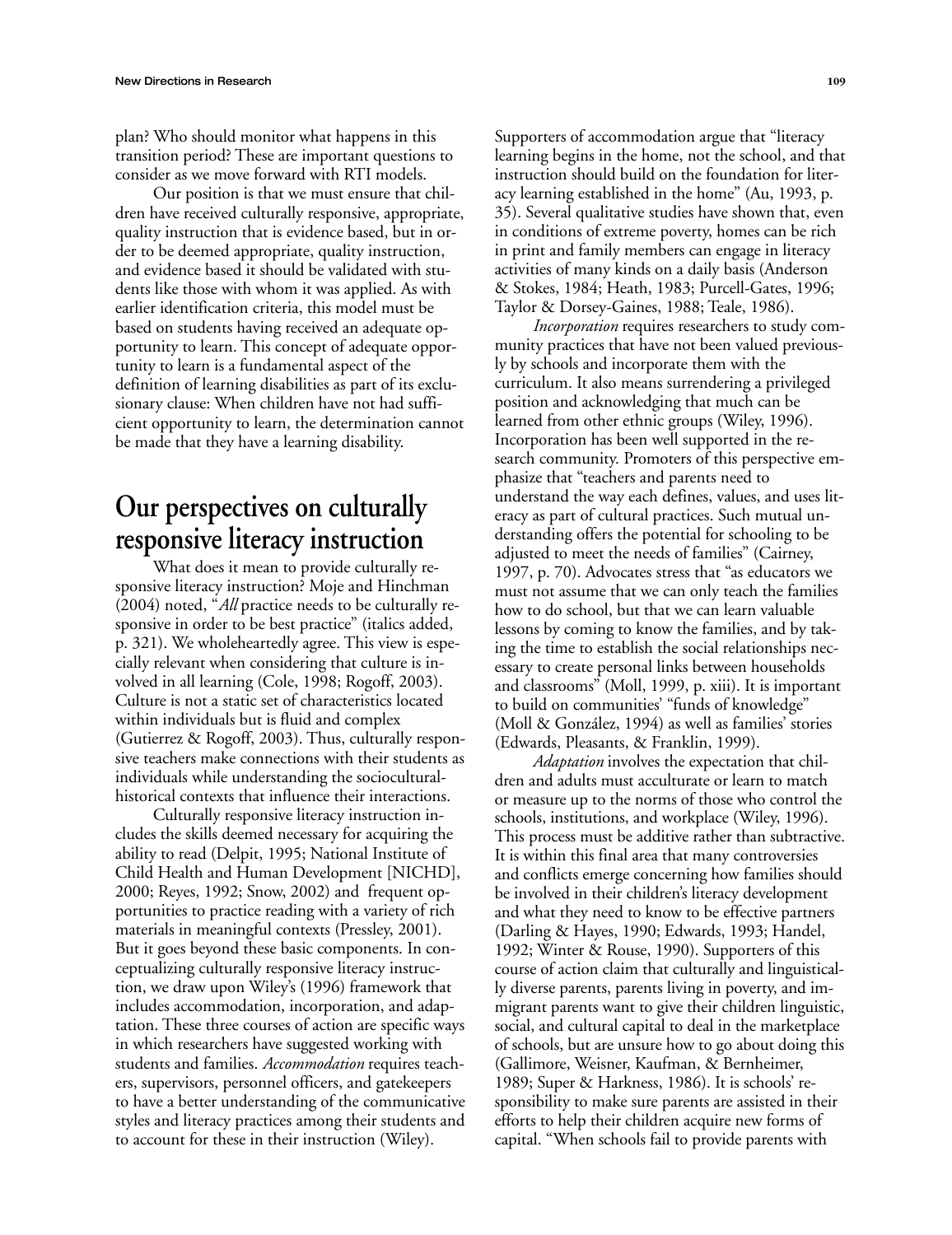factual, empowering information and strategies for supporting their child's learning, the parents are even more likely to feel ambivalence as educators [of their own children]" (Clark, 1988, p. 95).

These three courses of action provide a framework for moving closer to leveling the educational playing field for African American, Hispanic, and other culturally and linguistically diverse students in the United States. We believe they also can be used as a backdrop for helping us think about culturally responsive literacy instruction. It is not enough to implement isolated evidence-based interventions. Central to our approach is the belief that instructional methods do not work or fail as decontextualized generic practices, but only in relation to the sociocultural contexts in which they are implemented (Artiles, 2002; Gee, 1999, 2001; Ruiz, 1998). These perspectives form the foundation for how we are thinking about culturally responsive RTI models.

## **Instructional practices/ interventions: What counts as evidence?**

What does it mean when we say a practice is evidence based? What criteria are applied? Numerous debates have focused on this issue (see Eisenhart & Towne, 2003; Pressley, 2002). We value results from carefully designed experimental and quasi-experimental research studies, but we also believe that much can and should be learned through qualitative and mixed methods approaches that answer questions about complex phenomena (Hilliard, 1992; Pugach, 2001). Whereas quasi-experimental and experimental approaches can point to which instructional approaches are most effective in a general sense, they do not provide information that can help us understand essential contextual variables that contribute to the effectiveness of an approach, or increase our awareness of implementation challenges, or provide information about the circumstances under which and with whom a practice is most likely to be successful (Klingner, Sorrells, & Barrera, in press; Shavelson & Towne, 2002). Like Gee (2000), we promote "a broader view of both what constitutes empirical research and what sorts of empirical evidence are relevant to complex issues that integrally involve culture, social interaction, institutions, and cognition" (p. 126). This is particularly important as we move to RTI models.

Much can be learned, for example, by observing in schools and classrooms where culturally and linguistically diverse students excel as readers (Graves, Gersten, & Haager, 2004; Pressley, Allington, Wharton-McDonald, Block, & Morrow, 2001; Pressley, Wharton-McDonald et al., 2001; Taylor, Pearson, Clark, and Walpole; 2000).Taylor et al. conducted observations in 14 schools across the United States with high proportions of students living in poverty and found numerous characteristics that cut across the most effective schools. For instance, schools in which students did well included a balance between skills and holistic instruction (e.g., reading complete texts, composition writing), and greater student engagement (i.e., students spent more time productively reading and writing). Pressley and colleagues (Pressley, Allington et al., 2001; Pressley, Wharton-McDonald et al., 2001) achieved comparable results in their observations of exemplary first-grade classrooms. They noted that teachers ensured students were involved in tasks matched to their competency level, and that they accelerated demands as students' competencies improved. Teachers also encouraged students to regulate and monitor their own learning. Similarly, Graves et al. (2004) observed in first-grade classrooms that included English-language learners and found that the most effective teachers had sophisticated knowledge of reading instruction as well as second-language instruction. They were able to draw on the prior knowledge of struggling readers, make connections with what they already knew, and emphasize explicit instruction in word identification, phonological awareness, and vocabulary instruction. In addition, they provided structured opportunities to practice English. Teachers provided supportive learning environments in which students were highly engaged.

## **Evidence-based interventions: What works with whom, by whom, and in what contexts?**

It is essential to find out what works with whom, by whom, and in what contexts. In other words, we are concerned with issues of population validity and ecological validity (Bracht & Glass, 1968).

### *With whom? Insufficient information about participants*

To decide if a practice is appropriate for implementation as part of an RTI model, it should be vali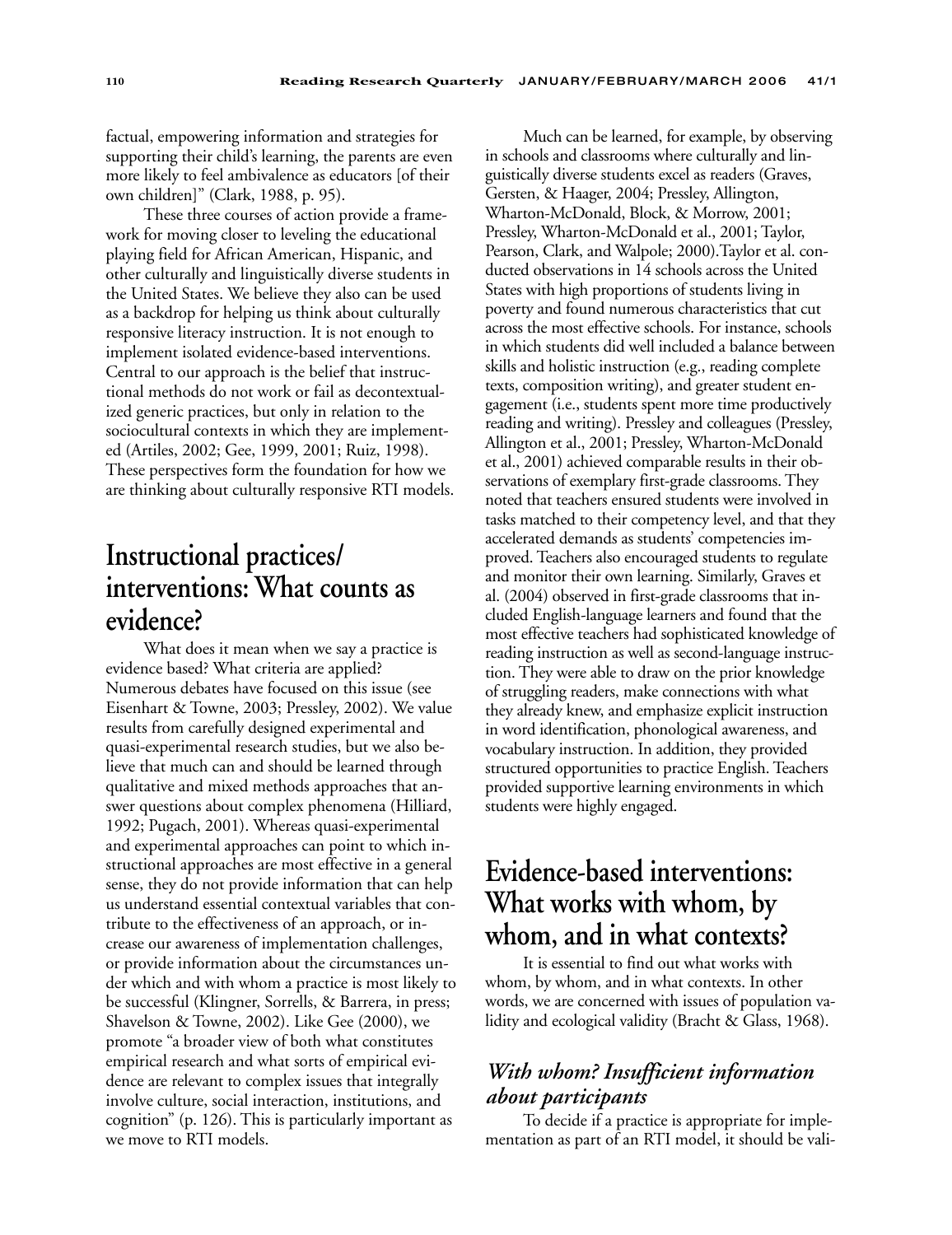dated with students like those with whom it will be applied. As noted by Pressley, "Experiments should include students who are the intended targets of the instruction being evaluated" (2003, p. 68). Not meeting this criterion is a fundamental limitation of almost all instructional research in education. Researchers typically provide inadequate information about participants in their reports, making it hard to determine if a practice should be considered appropriate (Artiles, Trent, & Kuan, 1997; Donovan & Cross, 2002; Gersten, Vaughn, Deshler, & Schiller, 1997; Simmerman & Swanson, 2001; Troia, 1999). For this reason, we are cautious in interpreting research findings when applied to culturally and linguistically diverse students. Research reports should include information about the language proficiency, ethnicity, life experiences (e.g., socioeconomic, specific family background, immigration status), and other characteristics of participants (Bos & Fletcher, 1997; Keogh, Gallimore, & Weisner, 1997). Furthermore, data should be disaggregated to show how interventions might differentially affect students from diverse backgrounds.

A related concern is that culturally and linguistically diverse students, particularly English-language learners, are often omitted from participant samples because of their limited English proficiency. Yet language dominance and proficiency are important research variables and can affect treatment outcomes (Ortiz, 1997). That practice limits the external validity and applicability of such studies, especially for teachers who have culturally and linguistically diverse students in their classes. Although Englishlanguage learners do not participate in many studies, research findings generally are touted as applying widely across student populations. For instance, the National Reading Panel report "did not address issues relevant to second language learning" (NICHD, 2000, p. 3), yet the report's conclusions are commonly cited as support for Reading First initiatives for all students.

#### *By whom? Looking in classrooms*

Ongoing analyses of general education classrooms should be an essential component of RTI models. When children are struggling, school personnel should first consider the possibility that they are not receiving adequate instruction before it is assumed they are not responding because they have deficits of some kind (Harry & Klingner, 2006). Variations in classroom instruction are to be expected, based on differences across teachers, curricula, and the wider school context.

The idea of looking in classrooms certainly is not new (Good & Brophy, 2002). Yet it would seem that it is an often forgotten step when considering why students may be struggling to achieve. In their investigation of the special education referral process in high-need schools, Harry and Klingner (2006) found that the classroom context was rarely considered when making referral or eligibility decisions. Rather, school personnel seemed quick to attribute a child's struggles to internal deficits or the home environment.

We are not the first to suggest that an analysis of classroom instruction should be an integral part of RTI models. Fuchs et al. (2003), Grimes and Kurns (2003), Vaughn and Fuchs (2003), and Vellutino, Scanlon, Small, Fanuele, and Sweeny (in press) all included an analysis of classroom instruction in their models. However, we do assert that, as the field considers how RTI models should be implemented, not enough attention has focused on the role of classroom teachers. By looking in classrooms, we can tell a great deal about teachers' instruction, the activity, and the ways teachers and students interact. What do we notice about the nature of the relationship between a teacher and students? How are students supported? How does the teacher promote interest and motivation? With so much variability in teachers' knowledge, skills, and dispositions, it is unrealistic to assume that all teachers will be able to implement interventions in such a way that we can have confidence they are providing students with an adequate opportunity to learn.

#### *In what contexts? Looking in schools*

We believe it is essential to examine school contexts when implementing RTI models. Are there culturally diverse children in some schools who respond favorably to an intervention and comparable culturally diverse children in another school who do not respond as well? Richardson and Colfer (1990) noted that a student's school failure is quite fluid, meaning that a student can be considered at risk at one time and not at another, and in one class but not in another. Thus, there may be important variation across schools that affect the academic success of culturally diverse students. We know that variations in program implementation and effectiveness across schools and classrooms are common (see the First Grade Studies for a classic example, Bond & Dykstra, 1967). What is occurring when this happens? Is it the program, the teachers' implementation, or the school context? What is it about the system that facilitates or impedes learning? Schools are dependent on larger societal in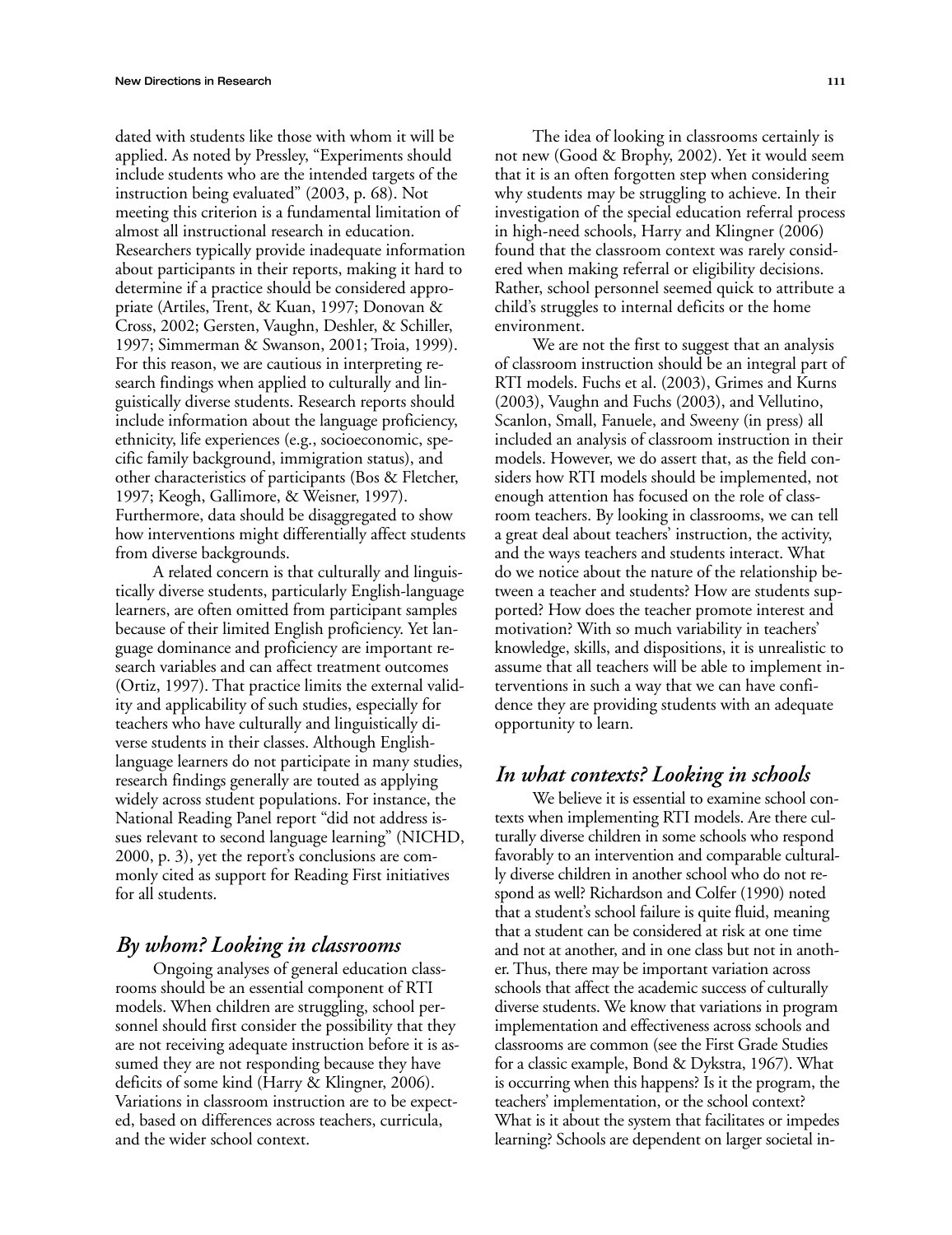fluences that should not be ignored (Bronfenbrenner, 1977). Thus, we not only recommend looking in classrooms, but also promote a systems approach to reform that entails looking across multiple layers of the home, community, school, and society at large (Klingner, Artiles et al., 2005; Miramontes, Nadeau, & Commins, 1997; Shanklin et al., 2003). Debates about instructional methods and considerations of student performance should be framed within the larger context of how literacy practices interrelate with issues of social practice, culture, and power across these levels (Gee, 1999). Our point is that to conclude that failure resides within students when they do not progress with a certain intervention, and then move them onto the second or third tier in an RTI model or decide they belong in special education without considering other factors, is problematic.

# **Issues of fidelity and generalizability**

Similarly, the issue of implementation fidelity is an important one in RTI models, and is related to the belief that the results of experimental studies should be generalizable and transferable from one setting to another. When results do not transfer, the assumption by some is that those implementing the model did not use it correctly (Klingner, Cramer, & Harry, 2006). Or the gap between research and practice is lamented (Gersten et al., 1997). Yet, when a teacher does not implement an instructional practice with fidelity, what does that really mean? To what extent is the teacher's reluctance, resistance, or inability to implement a practice in a certain way due to differences between his or her students and the students for whom the practice was originally developed, or perhaps to variations in the school context? When teachers struggle with implementation, this is an indication we need to look more closely at what is occurring.

There are significant differences between laboratory or controlled studies and the world of practice, especially in high-need urban schools. When interpreting the success of a research-based model and considering the extent to which it was implemented with fidelity, it is important to examine the constraints under which those who implemented the model were operating (Herman et al., 2000). For example, the creators of Success for All offer the caveat that their program is effective only when fully implemented (Slavin & Madden, 2001). Yet implementation challenges can be frequent with this approach

(Klingner, Cramer, & Harry, 2006). Similarly, in Foorman, Francis, Fletcher, Schatschneider, and Mehta's (1998) often cited study of different approaches to early reading instruction, their sample was culturally and linguistically diverse, and the range of students on free or reduced-price lunch varied from 32.3% to 71.4%. There were substantial differences across schools in this range. Our point is not that the students who receive free lunch are necessarily different in terms of their level of poverty, but that there are noteworthy school differences (e.g., Kozol, 1991) that must be taken into account when interpreting variations in program implementation and research results. By not acknowledging these challenges, culturally and linguistically diverse students (and students living below poverty levels) are held accountable, presumed to have deficits, and then are placed more often in special education programs.

## **Looking more closely at nonresponders**

For the reasons we have described, we suggest looking more closely at students who do not respond to research-based interventions. To continue with Foorman et al.'s (1998) study of different models of reading instruction as an example, Foorman and colleagues found that their direct code (DC; i.e., in letter–sound correspondence as practiced in decodable text) group outperformed implicit code (IC) and embedded code (EC) groups on a measure of isolated word reading. The authors reported that "46% of students in IC research group, and 44% in EC group exhibited no demonstrable growth in word reading compared with only 16% in the DC group" (p. 51). This much cited study is considered evidence in favor of direct code approaches, and certainly this difference among groups is impressive. But what about the 16% of students who did not progress? We would like to understand more about them, and what happened in their classrooms. Did these students not respond because they may have had disabilities, or for other reasons?

As educators and researchers, we must continue to ask whether we are truly doing all we can to improve outcomes for culturally and linguistically diverse students who do not respond and seem to be left behind. Current policies emphasize finding what works. But, again, we ask, "What works with whom?" If Intervention A is found to be better than Intervention B (or no intervention), we must not assume that Intervention A is the best we can do for all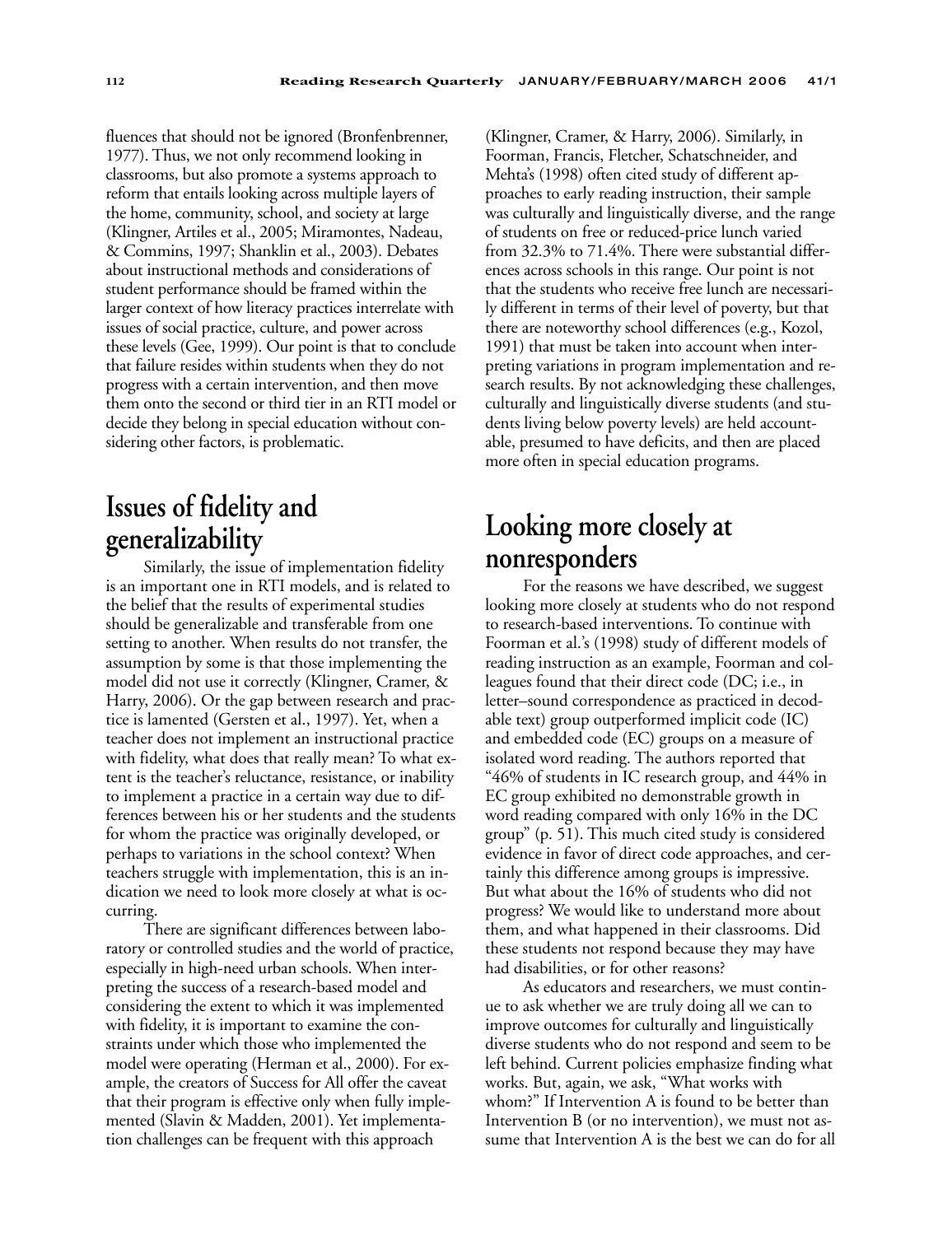students. How do we know when an instructional approach works and increased outcomes are good enough? What are our assumptions about student growth? It is generally considered acceptable for students to make adequate gains. But what does that mean? What if culturally and linguistically diverse students are making modest or adequate gains with an intervention while mainstream students are making outstanding gains? If we were to see only slight or modest gains among culturally and linguistically diverse students in the early grades, this could in part explain why by the third grade we already see an achievement gap. Snow, Burns, and Griffin (1998) noted that children "living in high-poverty areas tend to fall further behind, regardless of their initial reading skill level" (p. 98). Gee (1999) interpreted this finding as evidence of a mismatch between schools and students of diverse backgrounds: "The more you already know about school...before you get to school, the better you do in school" (p. 367).

We wonder what the outcomes would be if we were to adapt Intervention A to be culturally responsive to a particular group of students and then compare Culturally Responsive Intervention A with Traditional Intervention A. For example, let us suppose that Intervention A was found to be superior to Intervention B in an experimental study, and that 63% of the students in the sample were middle class white students and the other students were of other ethnicities and different levels of socioeconomic status (SES). Some were English-language learners. Results of the study indicated that Intervention A was superior at a statistically significant level, and the effect size was impressive—say, .60. On the surface, the logical conclusion would be that Intervention A was better than B. However, if we look more closely and disaggregate our data by ethnicity, or by SES, or by language proficiency, we might see interaction effects (Reynolds, 1988). What if it turns out that B was actually better for some of the students in the sample? And what if Intervention A focused on explicit instruction in phonological awareness and the alphabetic principle, and that Intervention B did precisely the same, but with the addition of components considered culturally responsive? What if the majority of the sample (the middle class white students) did better with A, because, after all, school instruction tends to be compatible with white middle class culture? And what if many of the culturally and linguistically diverse students did better with B? What would we then conclude?

This view does not mean that we should abandon evidence-based interventions and give up trying to figure out what works. The interventions already

identified as effective are beneficial on average for many students, including culturally and linguistically diverse students. But there is limited evidence they will work well with everyone, or lead to maximum growth for a particular subset of students (Dillon, O'Brien, & Heilman, 2000). We suggest that additional research is needed in which mixed-methods approaches are used to investigate culturally responsive practices singularly and in combination with other approaches. In the end, the best instructional practice is based on sound pedagogical principles implemented thoughtfully and sensitively by a knowledgeable and reflective teacher who adapts instruction to students' needs and even may act in ways inconsistent with some research findings (Duffy, 2002).

### **A possible RTI model for culturally and linguistically diverse students**

We propose the following four-tiered RTI model that represents a new and needed direction for research.

### *Tier 1*

The foundation of the first tier should be culturally responsive, quality instruction with ongoing progress monitoring within the general education classroom. We see this first tier as including two essential components: (a) evidence-based interventions (Vaughn & Fuchs, 2003), and (b) instruction by teachers who have developed culturally responsive attributes (Gay, 2000; Ladson-Billings, 2001; Villegas & Lucas, 2002). In their teacher education programs as well as through ongoing professional development, teachers should become familiar with instructional strategies linked to academic growth for their population of students as well as assessment procedures that can be used to monitor progress, particularly in language and literacy (Ortiz, 2001).

The success of the RTI process for culturally and linguistically diverse students depends on teachers having access to appropriate evidenced-based instructional approaches that have been validated with diverse populations. Yet this research base is limited. Teachers need to know if their interventions are effective and how to adjust instruction for students who do not seem to be responding. In addition, all preservice and inservice teachers should learn what it means to be culturally responsive and should partici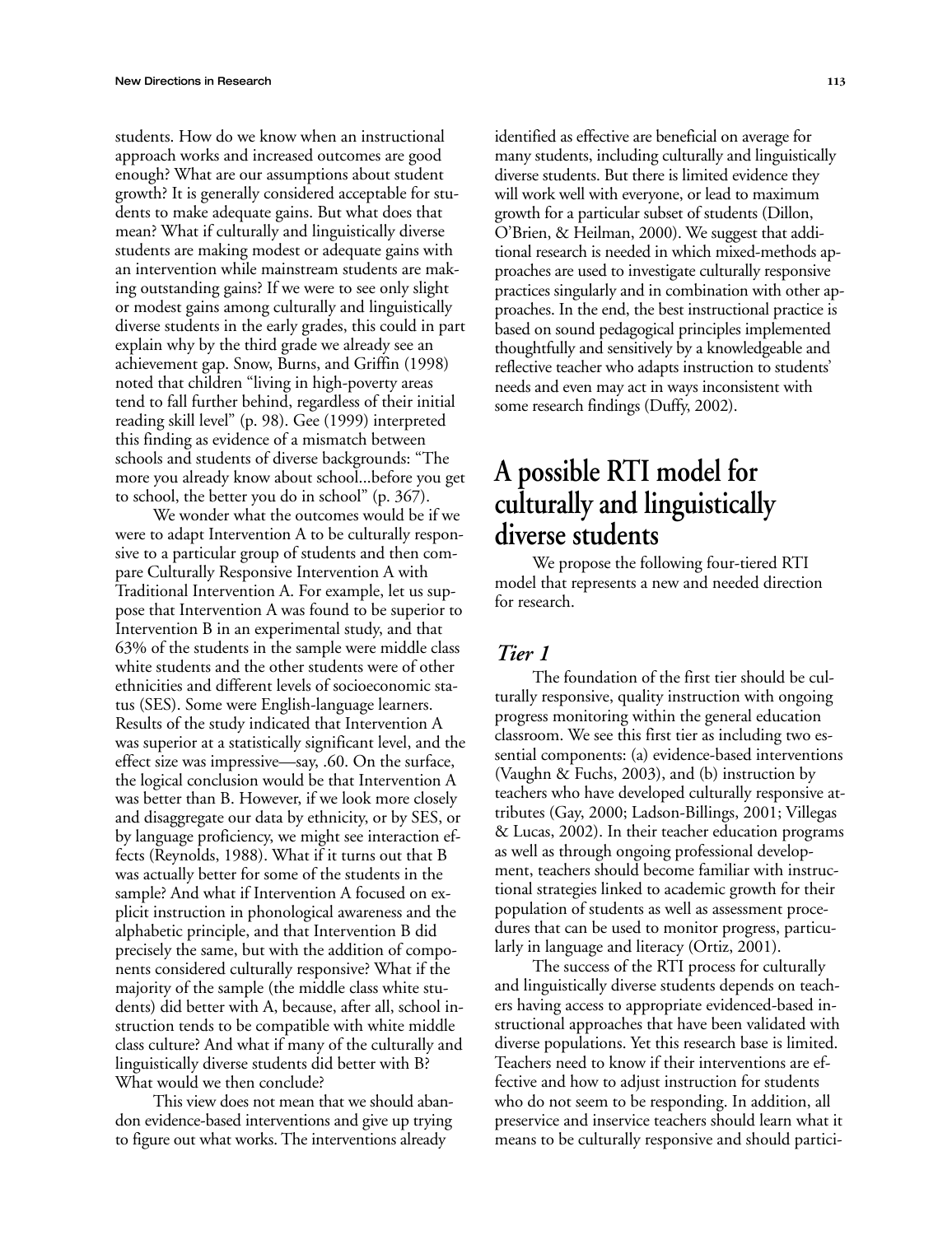pate in experiences designed to prepare them to teach in diverse settings (Gay, 2000; Kea & Utley, 1998; Ladson-Billings, 2001). In this sense, as Townsend argued (2002), no teacher should be left behind. Researchers have conducted in-depth qualitative studies that have enabled them to describe the kinds of dispositions and practices of teachers whose culturally and linguistically diverse students excel (e.g., Ladson-Billings, 1994, 2001; Nieto, 1999). These dispositions and practices should be incorporated into further research on culturally responsive teaching. Teachers of English-language learners also should learn about bilingual education and English as second language (ESL) teaching methods, as well as the language acquisition process.

#### *Tier 2*

When culturally and linguistically diverse students have not reached expected benchmarks or have not made adequate progress when taught using appropriate, culturally responsive methods implemented with fidelity, a second tier of intervention is warranted. This tier is characterized as providing a level of intensive support that supplements the core curriculum and is based on student needs as identified by ongoing progress monitoring.

For now, we do not know a great deal about what this intensive support should look like for culturally and linguistically diverse students, or the extent to which it should differ from the second tier of support provided to all students identified as at risk. McCardle, Mele-McCarthy, and Leos (2005) discuss the need for more research with English-language learners who show early signs of struggling. Although it may seem appropriate to use approaches developed for and validated with native English speakers, it is important to consider that English-language learners may benefit more from strategies that have been adapted or are different altogether (McCardle et al). Fortunately, recent research with English-language learners using RTI models shows promising results (Gerber et al., 2004; Leafstedt, Richards, & Gerber, 2004; Linan-Thompson, Vaughn, Hickman-Davis, & Kouzekanani, 2003; Linan-Thompson, Vaughn, Prater, & Cirino, in press; Vaughn, Linan-Thompson, & Hickman, 2003; Vaughn, Mathes, Linan-Thompson, & Frances, 2005).

Progress monitoring continues during a second tier. For students who do not adequately respond to intensive supplemental instruction, Tier 2 becomes the gatekeeper for a possible referral to special education.

### *Tier 3*

This phase of a multitiered model starts with a referral to a Teacher Assistance Team (TAT; Chalfant, Psych, & Moultrie, 1979) or a Child Study Team. In our conceptualization, this step in the process can overlap with the second tier. In other words, the provision of intensive support does not need to stop for a referral to begin. The make-up of this team should be diverse and include multiple members with expertise in culturally responsive pedagogy. A bilingual or ESL specialist should also be involved when the student is an English-language learner (Harry & Klingner, in press). In addition, it is important for there to be a team member who can offer guidance with culturally sensitive ongoing assessment. Teams should have a wide range of meaningful intervention strategies available to them. Using a problem-solving approach (see Fuchs & Fuchs in this issue), they should determine how to alter the support a student has been receiving and develop specific instructional objectives based on student performance data (Garcia & Ortiz, 1988; Harry & Klingner, in press). An important role for the team should be observing the student in the classroom as well as in other settings.

Resources are available to help schools evaluate and improve their special education referral process for culturally and linguistically diverse students (National Alliance of Black School Educators & ILIAD Project, 2002; National Association for Bilingual Education & Local Implementation by Local Administrators [ILIAD] Project, 2002). Similarly, Garcia and Ortiz (1988) developed a flowchart and a series of questions to guide practitioners through the referral decision-making process. These resources can help educators determine if students have been provided with meaningful, appropriate prereferral strategies and adequate opportunities to learn and if a student's difficulties have been observed across time and settings. We think these have valuable applications in an RTI model.

#### *Tier 4*

In the model we propose, this tier would be special education. The hallmark of instruction at this level is that it is tailored to the individual needs of the student and is even more intensive than at previous tiers. Unlike the second or third tiers, this assistance is not limited to a set number of weeks.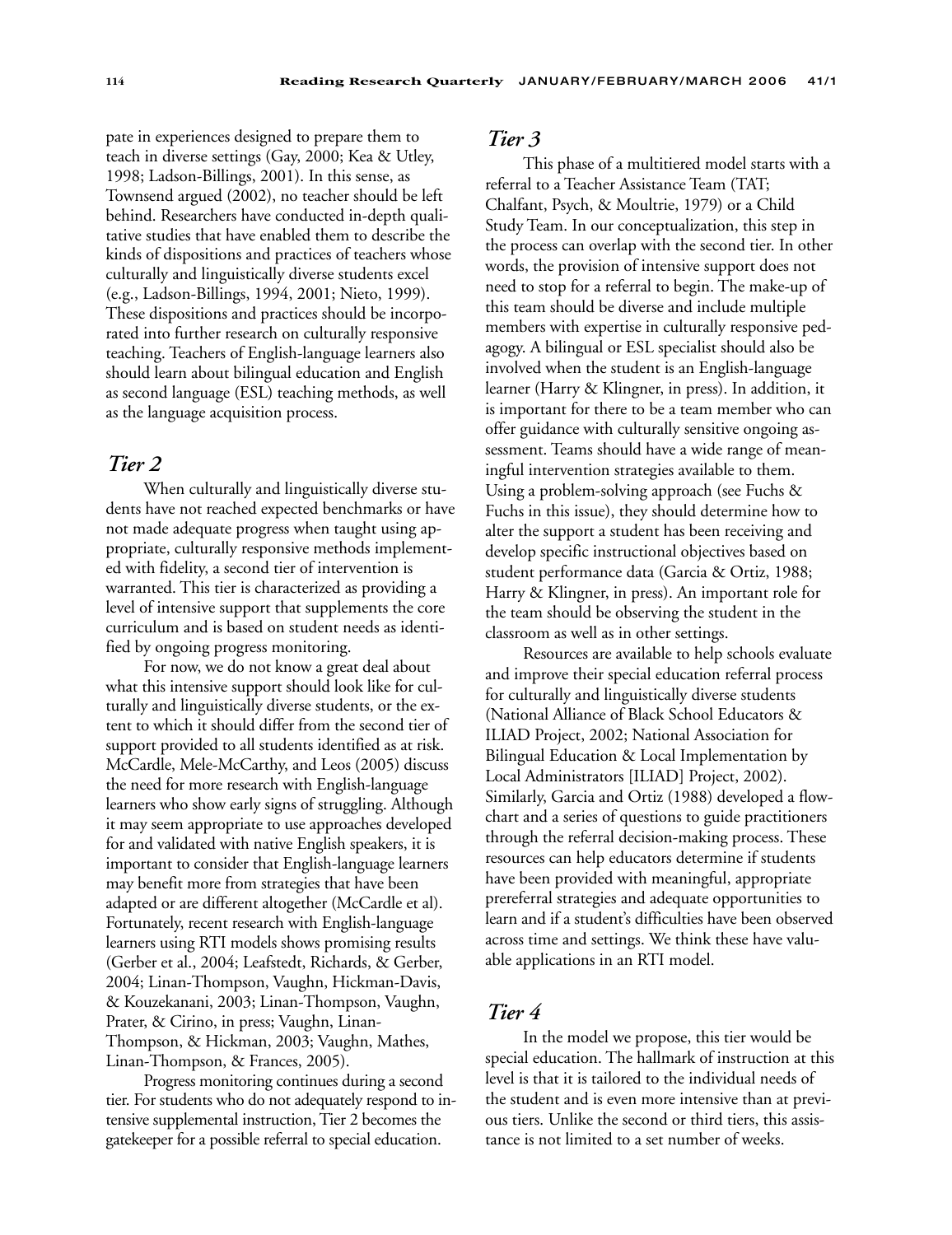### **Conclusion**

We are encouraged by the potential of RTI models to improve educational opportunities for culturally and linguistically diverse students and to reduce their disproportionate representation in special education. RTI models represent a new beginning and a novel way of conceptualizing how we support student learning. At the same time, we are concerned that if we do not engage in dialogue about the critical issues raised in this article, RTI models will simply be like old wine in a new bottle, in other words, just another deficit-based approach to sorting children. We believe that ultimately the most effective interventions for culturally and linguistically diverse students will come from bringing together diverse perspectives, and from careful examination of notions about disability and cultural diversity within their full sociocultural and historical contexts.

**JANETTE K. KLINGNER** is an associate professor at the University of Colorado at Boulder. She was a bilingual special education teacher for 10 years before earning her doctorate in reading and learning disabilities from the University of Miami. She won the American Educational Research Association's Early Career Award in 2004. Research interests include reading comprehension strategy instruction for diverse populations and disproportionate representation. She can be contacted at University of Colorado at Boulder, School of Education, 249 UCB, Boulder, CO 80309-0249, USA, or by e-mail at Janette.Klingner@colorado.edu.

**PATRICIA A. EDWARDS** is a professor in the Teacher Education Department at Michigan State University and the vice president of the National Reading Conference. Edwards is a recognized national authority on family literacy and role of parents in the learning-to-readand-write process. She can be contacted at 304 Erickson Hall, Teacher Education Department, East Lansing, MI 48824-1034, USA, or by e-mail at edwards6@msu.edu.

#### **REFERENCES**

ANDERSON, A.B., & STOKES, S.J. (1984). Social and institutional influences on the development and practice of literacy. In H. Goelman, A. Oberg, & F. Smith (Eds.), *Awakening to literacy* (pp. 24–37). Exeter, NH: Heinemann.

ARTILES, A.J. (2002). Culture in learning: The next frontier in reading difficulties research. In R. Bradley, L. Danielson, & D.P. Hallahan (Eds.), *Identification of learning disabilities: Research to policy* (pp. 693–701). Hillsdale, NJ: Erlbaum.

ARTILES, A.J., TRENT, S.C., & KUAN, L. (1997). Learning disabilities empirical research on ethnic minority students: An analysis of 22 years of studies published in selected refereed journals. *Learning Disabilities Research & Practice*, *12*, 82–91.

ARTILES, A.J., TRENT, S.C., & PALMER, J. (2004). Culturally diverse students in special education: Legacies and prospects. In J.A. Banks & C.M. Banks (Eds.), *Handbook of research on multicultural education* (2nd ed., pp. 716–735). San Francisco: Jossey-Bass.

AU, K.H. (1993). *Literacy instruction in multicultural settings*. Fort Worth, TX: Harcourt Brace Jovanovich.

BOND, G.L., & DYKSTRA, R. (1967). The cooperative research program in first-grade reading instruction. *Reading Research Quarterly*, *2*, 10–141.

BOS, C.S., & FLETCHER, T.V. (1997). Sociocultural considerations in learning disabilities inclusion research: Knowledge gaps and future directions. *Learning Disabilities Research & Practice*, *12*, 92–99.

BRACHT, G.H., & GLASS, G.V. (1968). The external validity of experiments. *American Educational Research Journal*, *5*, 437–474.

BRONFENBRENNER, U. (1977). Toward an experimental ecology of human development. *American Psychologist*, *32*, 513–531.

CAIRNEY, T.H. (1997). Acknowledging diversity in home literacy practices: Moving towards partnership with parents. *Early Child Development and Care*, *127–128*, 61-73.

CHALFANT, J., PSYCH, M., & MOULTRIE, R. (1979). Teacher assistance teams: A model for within building problem solving. *Learning Disability Quarterly*, *2*, 85–96.

CLARK, R.M. (1988). Parents as providers of linguistic and social capital. *Educational Horizons*, *66*(2), 93–95.

COLE, M. (1998). Can cultural psychology help us think about diversity? *Mind, Culture, and Activity*, *5*(4), 291–304.

CUNNINGHAM, J.W., & FITZGERALD, J. (1996). Epistemology and reading. *Reading Research Quarterly*, *31*, 36–60.

DARLING, S., & HAYES, A.E. (1990). *Breaking the cycle of illiteracy: The Kenan family literacy model program—Final report 1988–1989*. Louisville, KY: National Center for Family Literacy.

DELPIT, L. (1995). *Other people's children*. New York: The New Press.

DILLON, D.R., O'BRIEN, D.G., & HEILMAN, E.E. (2000). Literacy research in the next millennium: From paradigms to pragmatism and practicality. *Reading Research Quarterly*, *35*, 10–26.

DONOVAN, S., & CROSS, C. (2002). *Minority students in special and gifted education*. Washington, DC: National Academy Press.

DUFFY, G. (2002). Visioning and the development of outstanding teachers. *Reading Research and Instruction*, *41*, 331–344.

EDWARDS, P.A. (1993). *Parents as partners in reading: A family literacy training program* (2nd ed.). Chicago: Children's Press.

EDWARDS, P.A., PLEASANTS, H.M., & FRANKLIN, S.H. (1999). *A path to follow: Learning to listen to parents*. Portsmouth, NH: Heinemann.

EISENHART, M., & TOWNE, L. (2003). Contestation and change in national policy on "scientifically based" education research. *Educational Researcher*, *32*(7), 31–38.

FOORMAN, B.R., FRANCIS, D.J., FLETCHER, J.M., SCHATSCHNEIDER, C., & MEHTA, P. (1998). The role of instruction in learning to read: Preventing reading failure in at-risk children. *Journal of Educational Psychology*, *90*(1), 37–55.

FUCHS, D., MOCK, D., MORGAN, P.L., & YOUNG, C.L. (2003). Responsiveness to intervention: Definitions, evidence, and implications for the learning disabilities construct. *Learning Disabilities Research & Practice*, *18*, 157–171.

GALLIMORE, R., WEISNER, R., KAUFMAN, S., & BERN-HEIMER, L.P. (1989). The social construction of ecocultural niches: Family accommodation of developmentally delayed children. *American Journal of Mental Retardation*, *94*, 216–230.

GARCIA, S.B., & ORTIZ, A.A. (1988). Preventing inappropriate referrals of language minority students to special education. *FOCUS/NCBE*, *5*, 1–17.

GAY, G. (2000). *Culturally responsive teaching: Theory, research & practice*. New York: Teachers College Press.

GEE, J.P. (1999). Critical issues: Reading and the new literacy studies: Reframing the National Academy of Sciences Report on Reading. *Journal of Literacy Research*, *31*, 355–374.

GEE, J.P. (2000). The limits of reframing: A response to Professor Snow. *Journal of Reading Behavior*, *32*, 121–128.

GEE, J.P. (2001). A sociocultural perspective on early literacy development. In S.B. Neuman & D.K. Dickinson (Eds.), *Handbook of early literacy research* (pp. 30–42). New York: Guilford.

GERBER, M.M., JIMENEZ, T., LEAFSTEDT, J., VILLARUZ, J., RICHARDS, C., & ENGLISH, J. (2004). English reading effects of small-group intensive intervention in Spanish for English learners. *Learning Disabilities Research & Practice*, *19*, 239–251.

GERSTEN, R., VAUGHN, S., DESHLER, D., & SCHILLER, E. (1997). What we know about using research findings: Implications for improving special education practice. *Journal of Learning Disabilities*, *30*  $(5), 466-\hat{4}76.$ 

GOOD, R.H., & KAMINSKI, R.A. (2002). *Dynamic benchmark assessment: Assessment of big ideas in beginning reading*. Eugene, OR: Institute for the Development of Educational Achievement, University of Oregon, College of Education.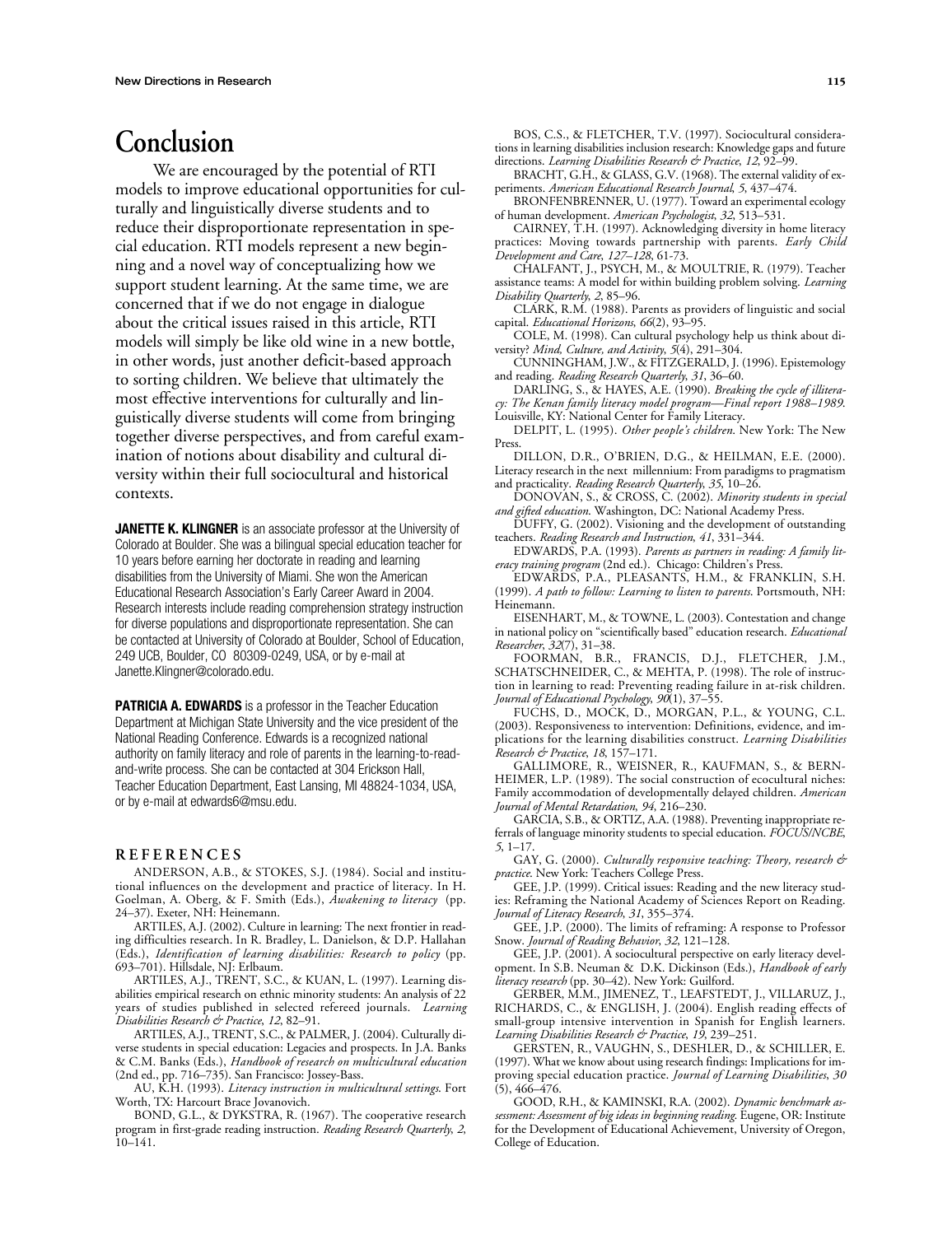GOOD, T.L., & BROPHY, J.E. (2002). *Looking in classrooms* (9th ed.). Boston: Allyn & Bacon.

GRAVES, A., GERSTEN, R., & HAAGER, D. (2004). Literacy instruction in multiple-language first grade classrooms: Linking student outcomes to observed instructional practice. *Learning Disabilities Research & Practice*, *19*, 262–272.

GRIMES J., & KURNS, S. (2003, December). *An intervention-based system for addressing NCLB and IDEA expectations: A multiple tiered model to ensure every child learns*. Paper presented at the National Research Center on Learning Disabilities Responsiveness-to-Intervention Symposium, Kansas City, MO.

GUTIERREZ, K., & ROGOFF, B. (2003). Cultural ways of learning: Individual traits or repertoires of practice. *Educational Researcher*, *32*  $(5)$ , 19–25.

HANDEL, R.E. (1992). The partnership for family reading: Benefits for families and schools. *The Reading Teacher*, *46*, 117–126.

HARRY, B., & KLINGNER, J.K. (2006). *Why are so many minority students in special education? Understanding race and disability in schools*. New York: Teachers College Press.

HEATH, S.B. (1983). *Ways with words: Language, life, and work in communities and classrooms*. New York: Cambridge University Press.

HELLER, K.A., HOLTZMAN, W.H., & MESSICK, S. (Eds.). (1982). *Placing children in special education: A strategy for equity*. Washington, DC: National Academy Press.

HERMAN, R., CARL, B., LAMPRON, S., SUSSMAN, A., BERGER, A., & INNES, F. (2000). *What we know about comprehensive school reform models*. Washington, DC: American Institutes for Research.

HILLIARD, A.G., III. (1992). The pitfalls and promises of special education practice. *Exceptional Children*, *52*, 168–172.

INDIVIDUALS WITH DISABILITIES EDUCATION IM-PROVEMENT ACT OF 2004, Pub. L. 108–466.

KEA, C.D., & UTLEY, C.A. (1998). To teach me is to know me. *Journal of Special Education*, *32*, 44–47.

KEOGH, B., GALLIMORE, R., & WEISNER, T. (1997). A sociocultural perspective on learning and learning disabilities. *Learning Disabilities Research & Practice*, *12*, 107–113.

KLINGNER, J.K., ARTILES, A.J., KOZLESKI, E., HARRY, B., TATE, W., ZION, S., ET AL. (2005). Addressing the disproportionate representation of culturally and linguistically diverse students in special education through culturally responsive educational systems. *Education Policy Analysis Archives*, *13*(38), 1–39.

KLINGNER, J.K., CRAMER, E., & HARRY, B. (2006). Challenges in the implementation of Success for All by four urban schools. *Elementary School Journal*, *106*, 333–349.

KLINGNER, J.K., SORRELLS, A.M., & BARRERA, M. (in press). Three-tiered models with culturally and linguistically diverse students. In D. Haager, S. Vaughn, & J. Klingner (Eds.), *Validated practices for three tiers of reading intervention*. Baltimore: Paul H. Brookes.

KOZOL, J. (1991). *Savage inequalities: Children in America's schools*. New York: HarperPerennial.

LADSON-BILLINGS, G. (1994). *The dreamkeepers: Successful teachers of African American children*. San Francisco: Jossey-Bass.

LADSON-BILLINGS, G. (2001). *Crossing over to Canaan: The journey of new teachers in diverse classrooms*. San Francisco: Jossey-Bass.

LEAFSTEDT, J.M., RICHARDS, C.R., & GERBER, M.M. (2004). Effectiveness of explicit phonological-awareness instruction for at-risk English learners. *Learning Disabilities Research & Practice*, *19*, 252–261.

LINAN-THOMPSON, S., VAUGHN, S., HICKMAN-DAVIS, P., & KOUZEKANANI, K. (2003). Effectiveness of supplemental reading instruction for second-grade English language learners with reading difficulties. *Elementary School Journal*, *103*, 221–238.

LINAN-THOMPSON, S., VAUGHN, S., PRATER, K., & CIRI-NO, P.T. (in press). The response to intervention of English language learners at-risk for reading problems. *Journal of Learning Disabilities*.

MCCARDLE, P., MELE-MCCARTHY, J., & LEOS, K. (2005). English language learners and learning disabilities: Research agenda and implications for practice. *Learning Disabilities Research & Practice*, *20*, 68–78.

MIRAMONTES, O., NADEAU, A., & COMMINS, N.L. (1997). *Restructuring schools for linguistic diversity: Linking decision-making to effective programs*. New York: Teachers College Press.

MOJE, E.B., & HINCHMAN, K. (2004). Culturally responsive practices for youth literacy learning. In T.L. Jetton & J.A. Dole (Eds.), *Adolescent literacy research and practice* (pp. 321–350). New York: Guilford.

MOLL, L. (1994). Foreword. In J. Paratore, G. Melzei, & B. Krol-

Sinclair (Eds.), *What should we expect of family literacy? Experiences of Latino children whose parents participate in an intergenerational literacy project* (p. xiii). Chicago; National Reading Conference.

MOLL, L.C., & GONZÁLEZ, N. (1994). Critical issues: Lessons from research with language minority children. *JRB: A Journal of Literacy*, *26*, 439–456.

NATIONAL ALLIANCE OF BLACK SCHOOL EDUCATORS & ILIAD PROJECT. (2002). *Addressing over-representation of African American students in special education*. Arlington, VA: Council for Exceptional Children.

NATIONAL ASSOCIATION FOR BILINGUAL EDUCATION & LOCAL IMPLEMENTATION BY LOCAL ADMINISTRATORS. (2002). *Determining appropriate referrals of English language learners to special education: A self-assessment guide for principals*. Washington, DC: Author.

NATIONAL INSTITUTE OF CHILD HEALTH AND HUMAN DEVELOPMENT. (2000). *Report of the National Reading Panel. Teaching children to read: An evidence-based assessment of the scientific research literature on reading and its implications for reading instruction* (NIH Publication No. 00-4769). Washington, DC: U.S. Government Printing **Office** 

NIETO, S. (1999). Multiculturalism, social justice and critical teaching. In I. Shor & C. Pari (Eds.), *Education is politics: Critical teaching across differences, K–12* (pp. 1–32). Portsmouth, NH: Boynton/Cook.

ORTIZ, A.A. (1997). Learning disabilities occurring concomitantly with linguistic differences. *Journal of Learning Disabilities*, *30*, 321–332.

ORTIZ, A.A. (2001). *English language learners with special needs: Effective instructional strategies*. Washington, DC: ERIC Education Reports.

PRESSLEY, M. (2001). *Effective beginning reading instruction* (Executive Summary). Chicago: National Reading Conference.

PRESSLEY, M. (2002). Effective beginning reading instruction. *Journal of Literacy Research*, *34*, 165–188.

PRESSLEY, M. (2003). A few things reading educators should know about instructional experiments. *The Reading Teacher*, *57*, 64–71.

PRESSLEY, M., ALLINGTON, R., WHARTON-MCDONALD, R., BLOCK, C.C., & MORROW, L.M. (2001). *Learning to read: Lessons*

*from exemplary first grades*. New York: Guilford. PRESSLEY, M., WHARTON-MCDONALD, R., ALLINGTON,

R., BLOCK, C.C., MORROW, L., TRACEY, D., ET AL. (2001). A study of effective grade-1 literacy instruction. *Scientific Studies of Reading, 5*, 35–58.

PUGACH, M.C. (2001). The stories we choose to tell: Fulfilling the promise of qualitative research for special education. *Exceptional Children*, *67*, 439–453.

PURCELL-GATES, V. (1996). Stories, coupons, and the *TV Guide*: Relationships between home literacy experiences and emergent literacy knowledge. *Reading Research Quarterly*, *31*, 406–428.

REYES, M. DE LA LUZ. (1992). Challenging venerable assumptions: Literacy instruction for linguistically diverse students. *Harvard Educational Review*, *62*, 427–446.

REYNOLDS, C. (1988). Putting the individual into aptitude-treatment interaction. *Exceptional Children*, *54*, 324–331.

RICHARDSON, V., & COLFER, P. (1990). Being at-risk in school. In J.I. Goodlad & P. Keating (Eds.), *Access to knowledge: An agenda for our nation's schools* (pp. 107–124). New York: College Entrance Examination Board.

ROGOFF, B. (2003). *The cultural nature of human development*. New York: Oxford University Press.

RUIZ, N. (1998). Instructional strategies for children with limited-English proficiency. *Journal of Early Education and Family Review*, *5*, 21–22.

SHANKLIN, N., KOZLESKI, E.B., MEAGHER, C., SANDS, D., JOSEPH, O., & WYMAN, W. (2003). Examining renewal in an urban high school through the lens of systemic change. *International Journal of School Leadership and Management*, *23*, 357–378.

SHAVELSON R.J., & TOWNE, L. (Eds.). (2002). *Scientific research in education*. Washington, DC: National Academies Press.

SIMMERMAN, S., & SWANSON, H.L. (2001). Treatment outcomes for students with learning disabilities: How important are internal and external validity. *Journal of Learning Disabilities*, *34*, 221–235.

SLAVIN, R.E., & MADDEN, N.A. (2001). *Success for All and comprehensive school reform: Evidence-based policies for urban education*. Washington, DC: Office of Educational Research and Improvement.

SNOW, C.E. (2002). *Reading for understanding: Toward an R&D program in reading comprehension*. Santa Monica, CA: RAND.